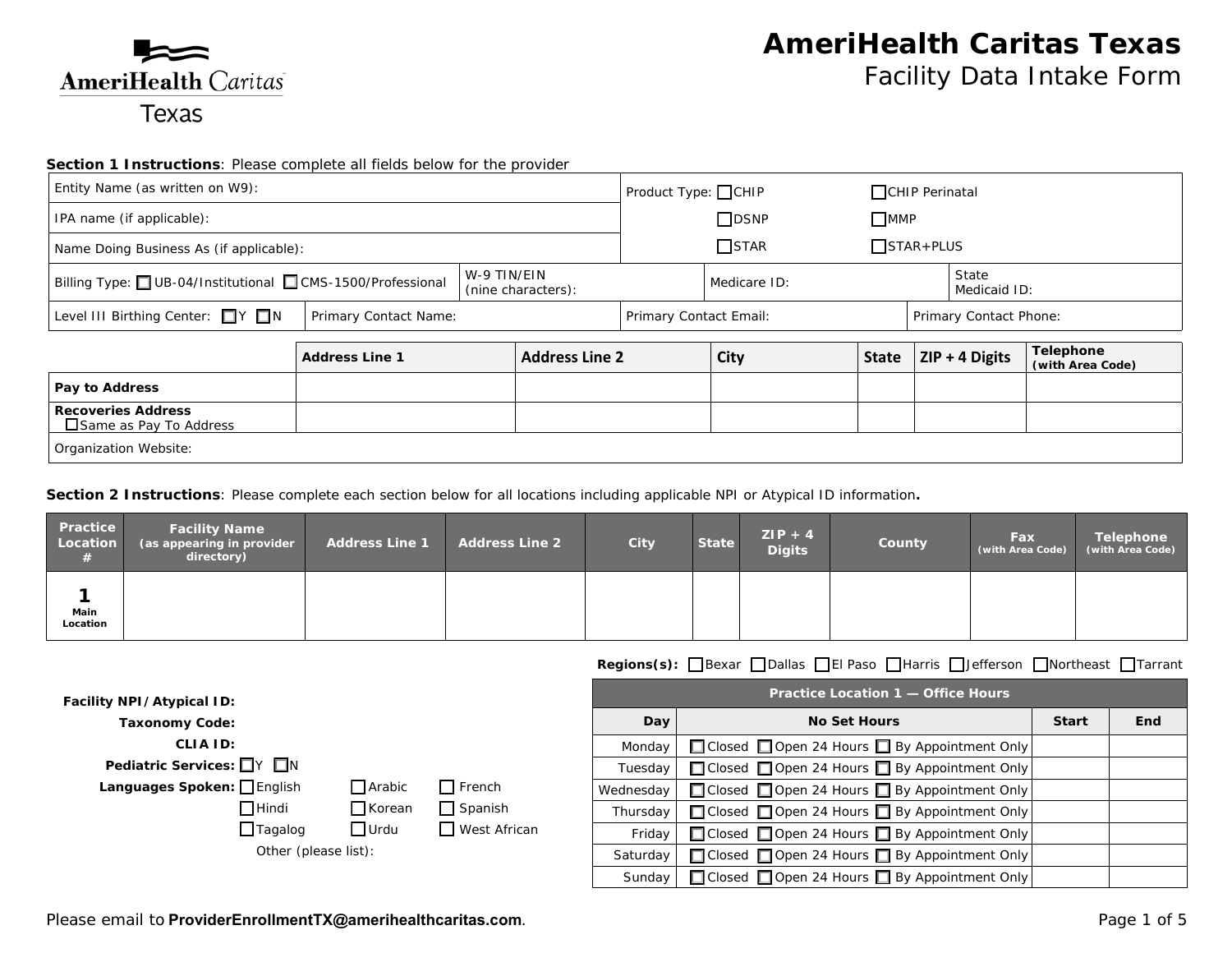

| Practice<br>Location | <b>Facility Name</b><br>(as appearing in provider<br>directory) | <b>Address Line 1</b> | <b>Address Line 1</b> | City | State | $ZIP + 4$<br><b>Digits</b> | County | Fax<br>(with Area Code) | Telephone<br>(with Area Code) |
|----------------------|-----------------------------------------------------------------|-----------------------|-----------------------|------|-------|----------------------------|--------|-------------------------|-------------------------------|
| ⌒                    |                                                                 |                       |                       |      |       |                            |        |                         |                               |

Regions(s): Bexar Dallas DEI Paso DHarris DJefferson DNortheast DTarrant

| Facility NPI/Atypical ID:                      |                     |           | Practice Location 2 – Office Hours             |              |            |
|------------------------------------------------|---------------------|-----------|------------------------------------------------|--------------|------------|
| <b>Taxonomy Code:</b>                          |                     | Day       | <b>No Set Hours</b>                            | <b>Start</b> | <b>End</b> |
| <b>CLIA ID:</b>                                |                     | Monday    | □ Closed □ Open 24 Hours □ By Appointment Only |              |            |
| Pediatric Services: $\Box$ $\Upsilon$ $\Box$ N |                     | Tuesday   | □ Closed □ Open 24 Hours □ By Appointment Only |              |            |
| Languages Spoken: English<br>$\Box$ Arabic     | $\Box$ French       | Wednesday | □ Closed □ Open 24 Hours □ By Appointment Only |              |            |
| $\prod$ Korean<br>$\exists$ Hindi              | $\Box$ Spanish      | Thursday  | □ Closed □ Open 24 Hours □ By Appointment Only |              |            |
| $\Box$ Urdu<br>$\Box$ Tagalog                  | $\Box$ West African | Friday    | □ Closed □ Open 24 Hours □ By Appointment Only |              |            |
| Other (please list):                           |                     | Saturday  | □ Closed □ Open 24 Hours □ By Appointment Only |              |            |
|                                                |                     | Sunday    | □ Closed □ Open 24 Hours □ By Appointment Only |              |            |

| Practice<br>Location<br># | <b>Facility Name</b><br>(as appearing in provider<br>directory) | <b>Address Line 1</b> | <b>Address Line 2</b> | City | <b>State</b> | $ZIP + 4$<br><b>Digits</b> | County | Fax<br>(with Area Code) | <b>Telephone</b><br>(with Area Code) |
|---------------------------|-----------------------------------------------------------------|-----------------------|-----------------------|------|--------------|----------------------------|--------|-------------------------|--------------------------------------|
| J                         |                                                                 |                       |                       |      |              |                            |        |                         |                                      |

# Regions(s): Bexar Dallas DEI Paso DHarris DJefferson DNortheast DTarrant

| Facility NPI/Atypical ID: |               |                | Practice Location 3 - Office Hours |                                                |              |            |  |  |  |  |
|---------------------------|---------------|----------------|------------------------------------|------------------------------------------------|--------------|------------|--|--|--|--|
| <b>Taxonomy Code:</b>     |               |                | <b>Day</b>                         | <b>No Set Hours</b>                            | <b>Start</b> | <b>End</b> |  |  |  |  |
| <b>CLIA ID:</b>           |               |                | Monday                             | □ Closed □ Open 24 Hours □ By Appointment Only |              |            |  |  |  |  |
| Pediatric Services: IY IN |               |                | Tuesday                            | □ Closed □ Open 24 Hours □ By Appointment Only |              |            |  |  |  |  |
| Languages Spoken: English | $\Box$ Arabic | $\Box$ French  | Wednesdav                          | □ Closed □ Open 24 Hours □ By Appointment Only |              |            |  |  |  |  |
| $\Box$ Hindi              | Korean        | $\Box$ Spanish | Thursday                           | □ Closed □ Open 24 Hours □ By Appointment Only |              |            |  |  |  |  |
| $\Box$ Tagalog            | $\Box$ Urdu   | West African   | Fridav                             | □ Closed □ Open 24 Hours □ By Appointment Only |              |            |  |  |  |  |
| Other (please list):      |               |                | Saturday                           | □ Closed □ Open 24 Hours □ By Appointment Only |              |            |  |  |  |  |
|                           |               |                | Sunday                             | □ Closed □ Open 24 Hours □ By Appointment Only |              |            |  |  |  |  |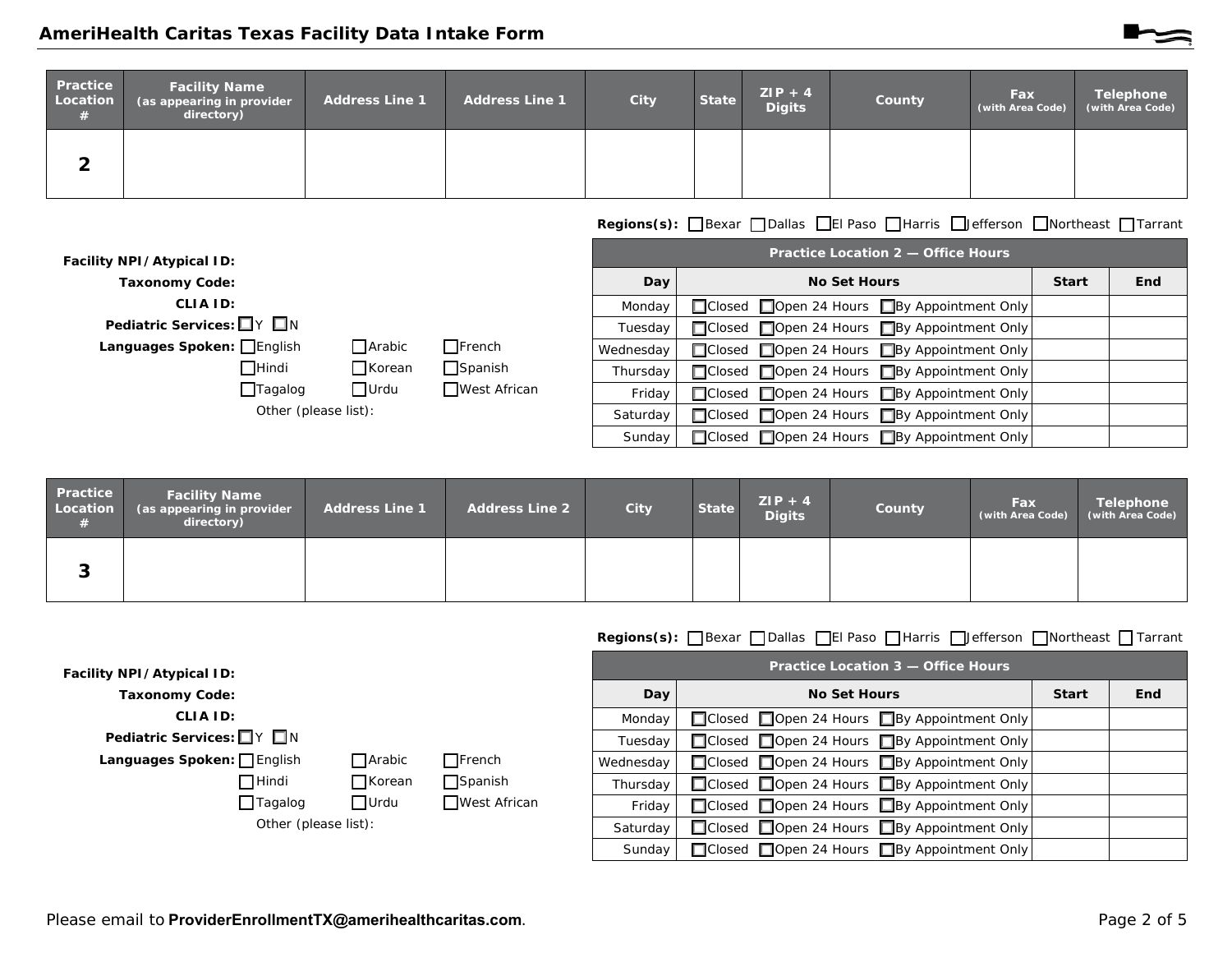

| Practice<br>Location | <b>Facility Name</b><br>(as appearing in provider<br>directory) | <b>Address Line 1</b> | <b>Address Line 2</b> | City | State | $ZIP + 4$<br><b>Digits</b> | County | Fax | <b>Telephone</b><br>(with Area Code) (with Area Code) |
|----------------------|-----------------------------------------------------------------|-----------------------|-----------------------|------|-------|----------------------------|--------|-----|-------------------------------------------------------|
| 4                    |                                                                 |                       |                       |      |       |                            |        |     |                                                       |

### Regions(s): Bexar Dallas DEI Paso DHarris DJefferson DNortheast DTarrant

| Facility NPI/Atypical ID:                    |               |                | Practice Location 4 - Office Hours |                                                |              |     |  |  |  |  |  |
|----------------------------------------------|---------------|----------------|------------------------------------|------------------------------------------------|--------------|-----|--|--|--|--|--|
| <b>Taxonomy Code:</b>                        |               |                | Day                                | <b>No Set Hours</b>                            | <b>Start</b> | End |  |  |  |  |  |
| <b>CLIA ID:</b>                              |               |                | Mondav                             | □ Closed □ Open 24 Hours □ By Appointment Only |              |     |  |  |  |  |  |
| <b>Pediatric Services:</b> $\Box Y$ $\Box N$ |               |                | Tuesday                            | □ Closed □ Open 24 Hours □ By Appointment Only |              |     |  |  |  |  |  |
| Languages Spoken: English                    | <b>Arabic</b> | $\Box$ French  | Wednesday                          | □ Closed □ Open 24 Hours □ By Appointment Only |              |     |  |  |  |  |  |
| <b>Hindi</b>                                 | $\Box$ Korean | $\Box$ Spanish | Thursday                           | □ Closed □ Open 24 Hours □ By Appointment Only |              |     |  |  |  |  |  |
| $\Box$ Tagalog                               | $\Box$ Urdu   | ■ West African | Friday                             | □ Closed □ Open 24 Hours □ By Appointment Only |              |     |  |  |  |  |  |
| Other (please list):                         |               |                | Saturday                           | □ Closed □ Open 24 Hours □ By Appointment Only |              |     |  |  |  |  |  |
|                                              |               |                | Sunday                             | □ Closed □ Open 24 Hours □ By Appointment Only |              |     |  |  |  |  |  |

| Practice<br>Location<br># | <b>Facility Name</b><br>(as appearing in provider<br>directory) | <b>Address Line 1</b> | <b>Address Line 2</b> | City | <b>State</b> | $ZIP + 4$<br><b>Digits</b> | County | Fax<br>(with Area Code) | Telephone<br>(with Area Code) |
|---------------------------|-----------------------------------------------------------------|-----------------------|-----------------------|------|--------------|----------------------------|--------|-------------------------|-------------------------------|
| b                         |                                                                 |                       |                       |      |              |                            |        |                         |                               |

## Regions(s): Bexar Dallas DEI Paso DHarris DJefferson DNortheast DTarrant

| Facility NPI/Atypical ID:  |                      |               |                |           | Practice Location 5 - Office Hours                            |              |            |
|----------------------------|----------------------|---------------|----------------|-----------|---------------------------------------------------------------|--------------|------------|
| <b>Taxonomy Code:</b>      |                      |               |                | Day       | <b>No Set Hours</b>                                           | <b>Start</b> | <b>End</b> |
| <b>CLIA ID:</b>            |                      |               |                | Monday    | □ Closed □ Open 24 Hours □ By Appointment Only                |              |            |
| <b>Pediatric Services:</b> | □Y □N                |               |                | Tuesday   | □ Closed □ Open 24 Hours □ By Appointment Only                |              |            |
| Languages Spoken:          | $\Box$ English       | $\Box$ Arabic | $\prod$ French | Wednesday | □ Closed □ Open 24 Hours □ By Appointment Only                |              |            |
|                            | $\Box$ Hindi         | $\Box$ Korean | $\Box$ Spanish | Thursdav  | $\Box$ Closed $\Box$ Open 24 Hours $\Box$ By Appointment Only |              |            |
|                            | $\Box$ Tagalog       | $\Box$ Urdu   | West African   | Friday    | □ Closed □ Open 24 Hours □ By Appointment Only                |              |            |
|                            | Other (please list): |               |                | Saturday  | □ Closed □ Open 24 Hours □ By Appointment Only                |              |            |
|                            |                      |               |                | Sunday    | □ Closed □ Open 24 Hours □ By Appointment Only                |              |            |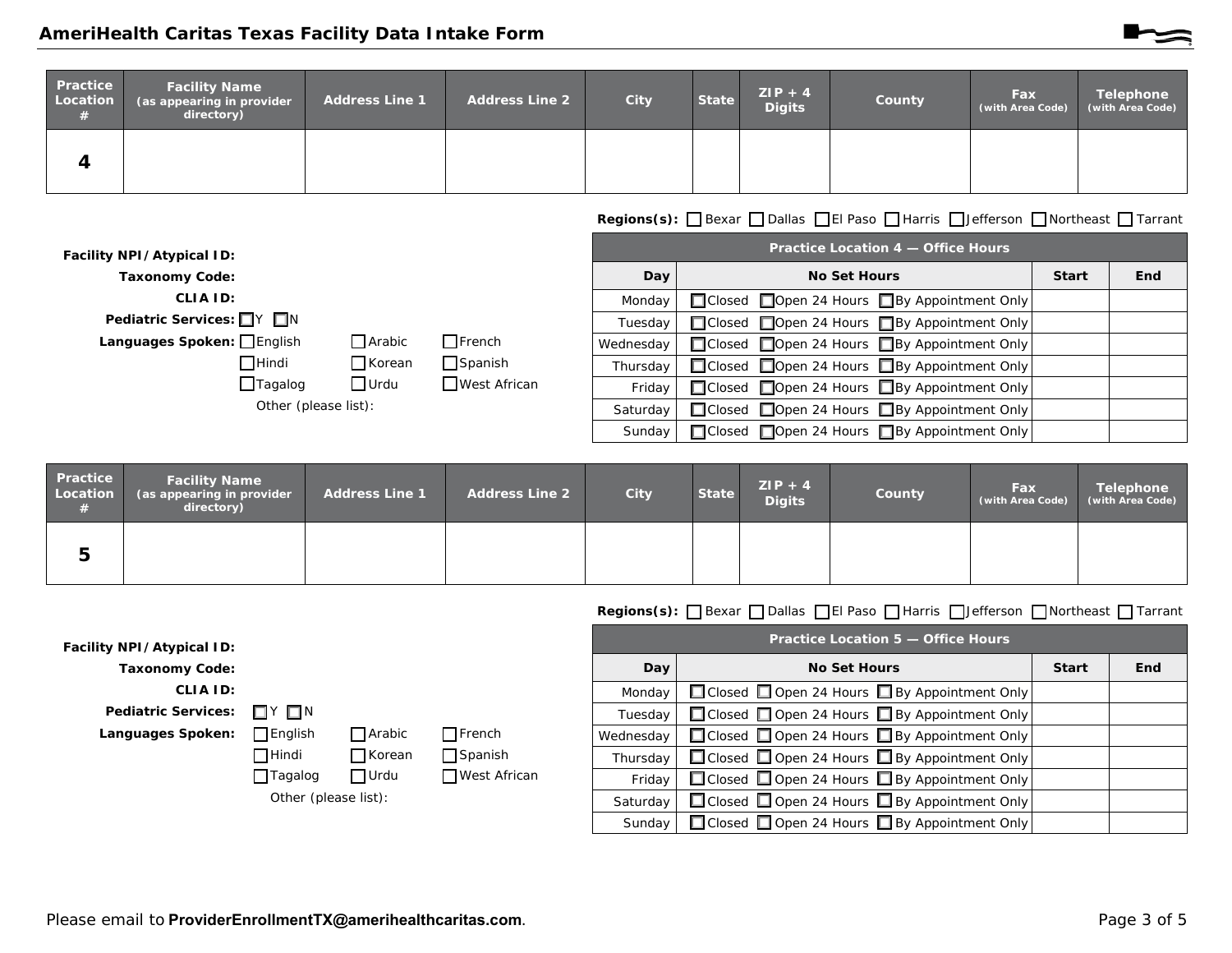Section 3 Instructions: Please indicate ADA compliance for each location, as appropriate.

| <b>ADA Compliance</b>                                                               | <b>Group Locations</b>                                  |
|-------------------------------------------------------------------------------------|---------------------------------------------------------|
| Blind/ Visually Impaired (ADA5)                                                     | $\Box$ All $\Box$ 1 $\Box$ 2 $\Box$ 3 $\Box$ 4 $\Box$ 5 |
| Cognitively Disabled (ADA6)                                                         | $\Box$ All $\Box$ 1 $\Box$ 2 $\Box$ 3 $\Box$ 4 $\Box$ 5 |
| Deaf or Hard of Hearing (ADA7)                                                      | $\Box$ All $\Box$ 1 $\Box$ 2 $\Box$ 3 $\Box$ 4 $\Box$ 5 |
| Examination Rooms - Compliant Access (ADA3)       All     1     2     3     4     5 |                                                         |

| <b>ADA Compliance</b>                                                    | <b>Group Locations</b>                                  |
|--------------------------------------------------------------------------|---------------------------------------------------------|
| Handicap Accessible Medical Equipment (ADA4)     All   1   2   3   4   5 |                                                         |
| Rest Rooms - Compliant Access (ADA2)                                     | $\Box$ All $\Box$ 1 $\Box$ 2 $\Box$ 3 $\Box$ 4 $\Box$ 5 |
| Service Location - Compliant<br>Access (ADA1)                            | $\Box$ All $\Box$ 1 $\Box$ 2 $\Box$ 3 $\Box$ 4 $\Box$ 5 |

Section 4 instructions: Please complete all fields below by selecting which service(s) are provided at each location and ages served.

#### **Habilitative and Rehabilitative Services**

| <b>Services</b>        | Locations                                               |
|------------------------|---------------------------------------------------------|
| Cardiac Rehabilitation | $\Box$ AII $\Box$ 1 $\Box$ 2 $\Box$ 3 $\Box$ 4 $\Box$ 5 |
| Physical Therapy       | $\Box$ All $\Box$ 1 $\Box$ 2 $\Box$ 3 $\Box$ 4 $\Box$ 5 |

#### **I**maging

| <b>Imaging Center</b>       | $\Box$ AII $\Box$ 1 $\Box$ 2 $\Box$ 3 $\Box$ 4 $\Box$ 5 |
|-----------------------------|---------------------------------------------------------|
| Mammography                 | $\Box$ AII $\Box$ 1 $\Box$ 2 $\Box$ 3 $\Box$ 4 $\Box$ 5 |
| Radiology Service Available | $\Box$ AII $\Box$ 1 $\Box$ 2 $\Box$ 3 $\Box$ 4 $\Box$ 5 |
| Ultrasound                  | $\Box$ AII $\Box$ 1 $\Box$ 2 $\Box$ 3 $\Box$ 4 $\Box$ 5 |

#### Home Health Services (Clinical)

| Home Health Care - Adult           | $\Box$ AII $\Box$ 1 $\Box$ 2 $\Box$ 3 $\Box$ 4 $\Box$ 5 |
|------------------------------------|---------------------------------------------------------|
| Home Health Care - Pediatric       | $\Box$ AII $\Box$ 1 $\Box$ 2 $\Box$ 3 $\Box$ 4 $\Box$ 5 |
| Home Infusion Services - Adult     | $\Box$ AII $\Box$ 1 $\Box$ 2 $\Box$ 3 $\Box$ 4 $\Box$ 5 |
| Home Infusion Services - Pediatric | $\Box$ AII $\Box$ 1 $\Box$ 2 $\Box$ 3 $\Box$ 4 $\Box$ 5 |

#### Home Care Services (Non-Clinical)

| <b>Services</b>                           | Locations                                                     |
|-------------------------------------------|---------------------------------------------------------------|
| Home And Vehicle Modifications            | $\Box$ AII $\Box$ 1 $\Box$ 2 $\Box$ 3 $\Box$ 4 $\Box$ 5       |
| Home Delivered Meals                      | $\Box$ All $\Box$ 1 $\Box$ 2 $\Box$ 3 $\Box$ 4 $\Box$ 5       |
| Home Modification                         | $\Box$ AII $\Box$ 1 $\Box$ 2 $\Box$ 3 $\Box$ 4 $\Box$ 5       |
| Personal Care Services - Non-Skilled      | $\Box$ AII $\Box$ 1 $\Box$ 2 $\Box$ 3 $\Box$ 4 $\Box$ 5       |
| Personal Care Services - Skilled          | A    1   2   3   4   5                                        |
| Personal Emergency Response System (PERS) | II IAII<br>$\begin{bmatrix} 2 & 3 \end{bmatrix}$<br>$\vert$ 5 |
| Respite Care - In Home                    | $\Box$ 1 $\Box$ 2 $\Box$ 3 $\Box$ 4<br> A                     |
| Respite Care - Institutional              | 2    3    4<br><b>TAIL</b>                                    |

#### **Medical Therapies**

| Chemotherapy                  | $\Box$ AII $\Box$ 1 $\Box$ 2 $\Box$ 3 $\Box$ 4 $\Box$ 5 |
|-------------------------------|---------------------------------------------------------|
| Hemodialysis                  | $\Box$ AII $\Box$ 1 $\Box$ 2 $\Box$ 3 $\Box$ 4 $\Box$ 5 |
| <b>IV Outpatient Services</b> | $\Box$ AII $\Box$ 1 $\Box$ 2 $\Box$ 3 $\Box$ 4 $\Box$ 5 |
| Peritoneal Dialysis           | $\Box$ AII $\Box$ 1 $\Box$ 2 $\Box$ 3 $\Box$ 4 $\Box$ 5 |